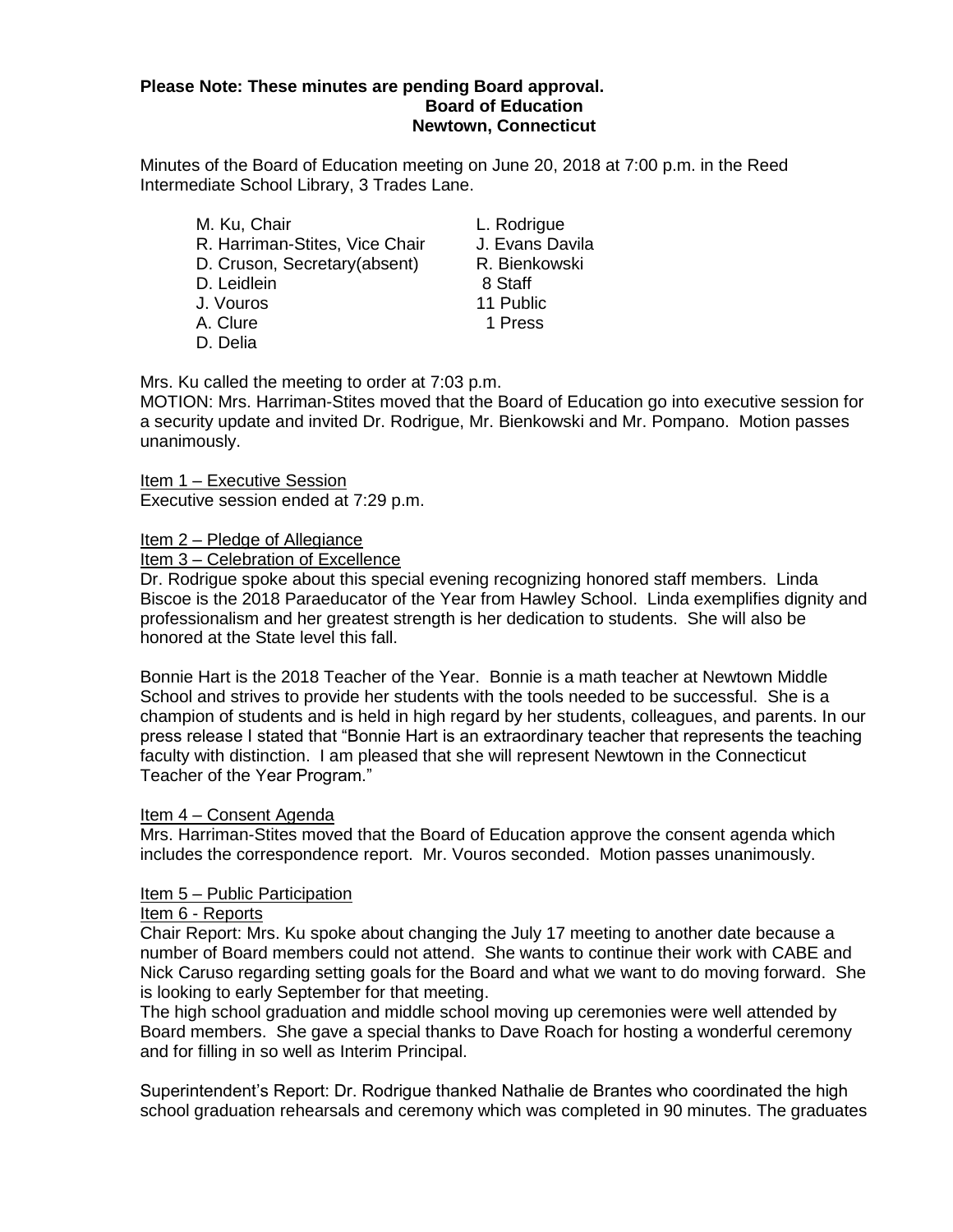are invited back June 22 to visit their previous elementary school in the morning and will return to the high school to get their diplomas and have lunch together. The middle school moving up ceremony was a wonderful tribute to those students. She thanked Mr. Einhorn and his staff. Dr. Rodrigue mentioned that she attended the walk-through of an emergency preparedness drill this morning. She wished Board members, staff leaders and families a well deserved summer break.

Mr. Clure recognized Dr. Rodrigue's mention in Fairfield Magazine as the new Superintendent. Mr. Delia said it was a thrill to be part of the ceremonies and was proud of the students. Mrs. Ku thanked Dr. Rodrigue for getting us through a very challenging school year with transportation and weather challenges.

## Committee Reports:

Mr. Vouros spoke about the Curriculum and Instruction Committee's work on the Spanish 1 program going into the high school. The department came up with a program called Duolingo to help these students. Unfortunately, we cannot use that program because of the licensing and parent signoffs so we are looking for a program that will work for them. We are also looking at the NICE program to make it more of an experience here rather than just going to a country. He mentioned that it was difficult to get parental support to help run the NICE program.

Mrs. Evans Davila said Spanish 1A would be expanded to a full year. The company offering the program was not responsive to legislation regarding student privacy. Legal advised us that parents could not sign a waiver to allow that program. She is looking for another solution.

Mr. Vouros said we need to be mindful of looking at the middle school also. There are students who go into reading if they don't qualify for world language. If they had success with a language in  $7<sup>th</sup>$  grade they opted out of  $8<sup>th</sup>$  grade and the question is what they will do in  $9<sup>th</sup>$  grade. We have to look at what we will do when elementary students in Spanish get to  $7<sup>th</sup>$  grade.

Mrs. Leidlein asked if we were also looking at students entering high school for French. Mrs. Evans Davila said that was not the plan at this time. We are looking at the course with a high enrollment.

Dr. Rodrigue said we have to look at where we are funneling students when they get to the high school. Spanish usually has a higher enrollment than French.

Mrs. Harriman-Stites said the Policy Committee is reviewing the 5000 series. They had their last meeting with Jane McEvoy and were grateful to have had her help in organizing them.

Mr. Delia said he and Mrs. Harriman-Stites attended the Unified Theater production which was a wonderful experience to see the teamwork involved and the happiness was contagious.

## Financial Report:

MOTION: Mrs. Harriman-Stites moved that the Board of Education approve the financial report for the month ending May 31, 2018. Mrs. Leidlein seconded.

Mr. Bienkowski presented his report. The second installment of the excess cost grant has been received based on the rate of 72.73% which amounted to \$312,236, which was less than expected.

Motion passes unanimously.

Item 7 – Old Business 2018-2019 Budget Adjustments: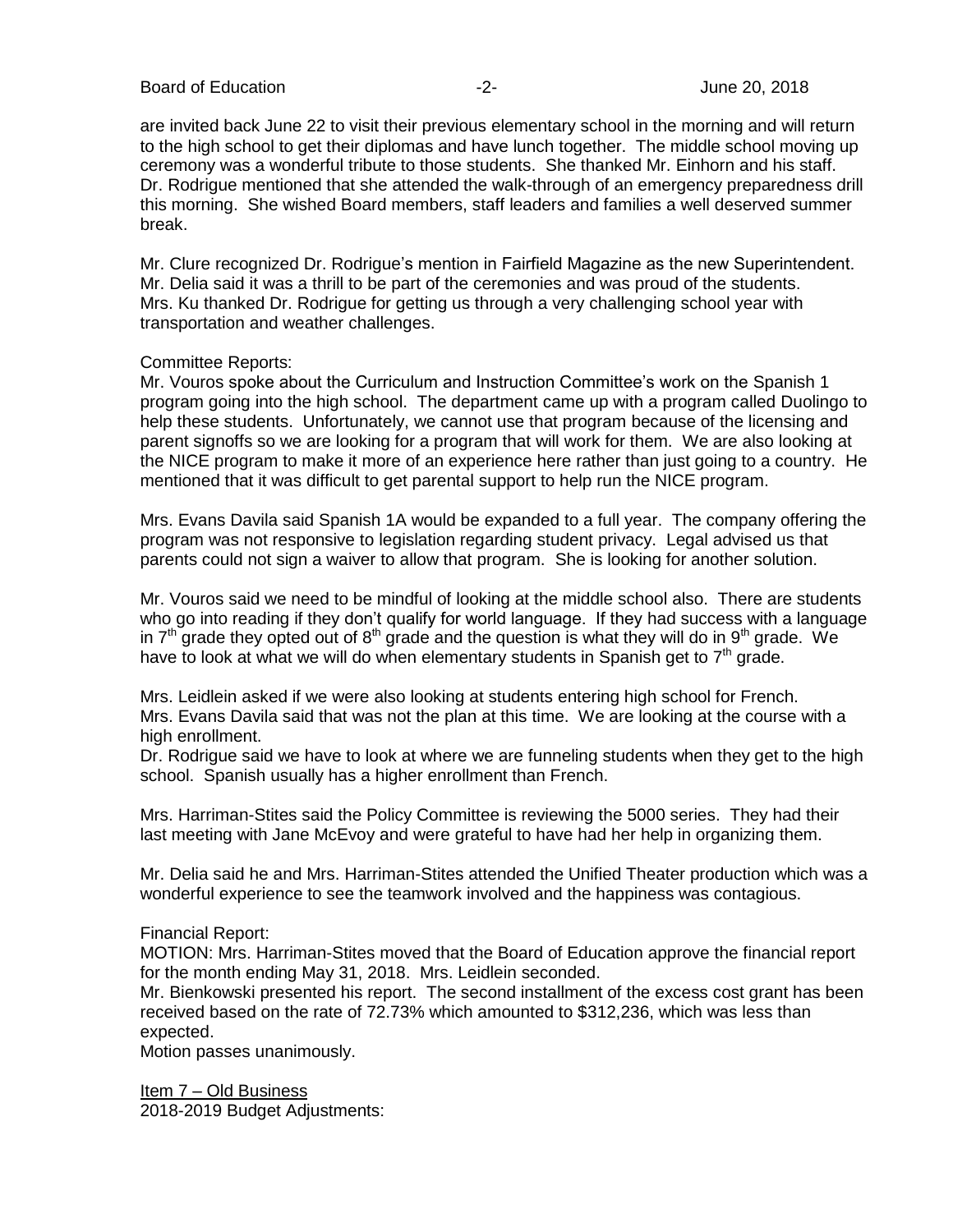MOTION: Mrs. Harriman-Stites moved that the Board of Education approve the 2018-2019 budget adjustments. Mr. Vouros seconded.

Mr. Bienkowski said these are final adjustments before operations begin July 1.

Mr. Clure felt there was a substantial difference in the cost for electricity for the high school. Mr. Bienkowski said we don't have the ability to isolate sections of the high school. \$26,000 is a big adjustment but it could be related to weather or the number of school days. It's a small percentage of the total.

Motion passes unanimously.

#### 2018-2019 Calendar:

Dr. Rodrigue spoke about the revised calendar for next year which she had shared with the administrative team. We wanted to ensure much better clarity around student days and the length of the school year. She provided a list of our cancellations over the past five years and the list of school days for towns in our DRG. Some districts requested a waiver from the State but they were not being granted. The definition of a waiver means you make it up come August. The information in the side note regarding the number of State mandated school days and adding cancellation days to the end of the school year was discussed with parents at PTA meetings. The change will be moving to 182 days for students. The teachers have 187 days by contract. We have two less staff development days with early releases so we added one full day in April. We feel it's better to have delayed openings than early releases. The full staff development day in April will provide us a day to use as a school day if we have nine or more cancellations by March 15. Every group we spoke to was confused about the language of built in days which are just days that are added. This provides more clarity. We are keeping the April break which is important.

Mrs. Harriman-Stites appreciation the DRG information on the number of school days and was in full support of this calendar.

Mrs. Leidlein understood the sentiment behind a delayed opening over early dismissal. She asked if any thought was given to May 24 as an early dismissal on a long weekend. Dr. Rodrigue wanted to have the delays which are better for teachers.

Mr. Clure would rather see a full day in October instead of April 5 even though it's a safeguard if we have many school cancellations.

Dr. Rodrigue said we had it in October but we have a delayed opening and a full day for staff development in November and thought it might be better to have the full month of instruction in October.

Mr. Clure suggested April 12 instead of April 5.

Dr. Rodrigue felt we would have attendance issues on the day before a break.

Mr. Delia noted an inaccurate total number of days in February which should be 18. He also supports a full February break.

Dr. Rodrigue said that adds more days. This was a conversation years ago as not a time when most people go away. Most felt April was better.

Mr. Delia said with the additional day he would like it taken in October and feels students need a break that month.

Mrs. Leidlein said that as a teacher she feels not having broken weeks is more productive and students build up stamina. It's beneficial to the students and teachers.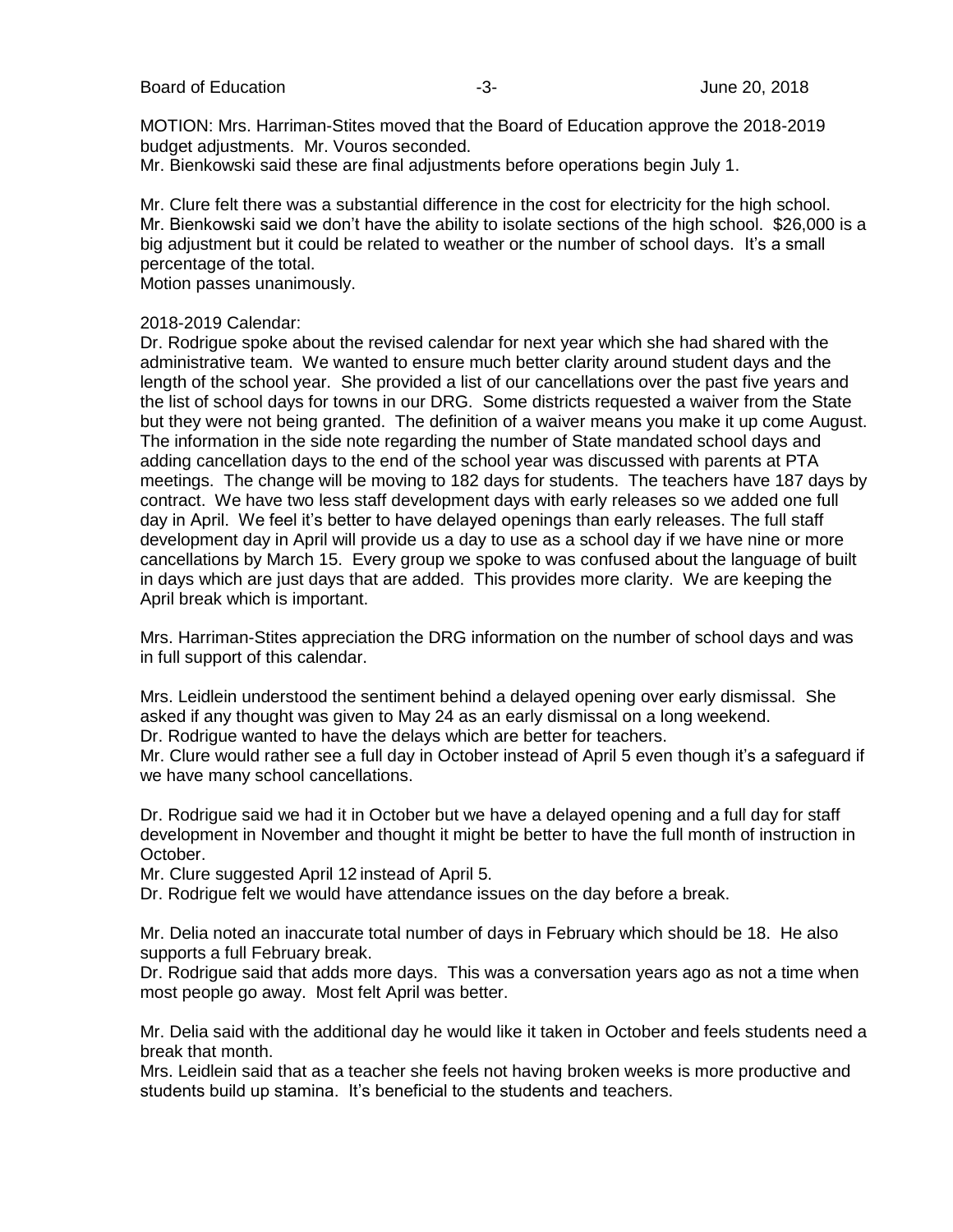Mr. Vouros agreed with Mrs. Leidlein in having consistency in October.

Mr. Clure clarified that no days will be taken from the April break as it used to be listed that it was a possibility.

Dr. Rodrigue said we will not take from the April break and she doesn't want parents to think we might. We would have to problem solve if we get to that point. People will have to understand some of the unexpected.

Mr. Clure said we are so focused to get out earlier in June but we start earlier than many districts. It's hot in August and September also. The first three weeks of school are disruptive. We could also start in the middle of the week instead of Monday.

Mrs. Ku said this calendar has been out so we aren't looking at making big changes now. Mrs. Harriman-Stites agreed to look at August but not extend the summer for this year.

Mr. Delia asked about setting the graduation date to have on the calendar.

Dr. Rodrigue met with other Superintendents and many set graduation for Saturday or Sunday so theirs would be fixed. If we have less snow days it would be difficult because we have to set final exams and it may not benefit us.

Mr. Delia stated he would like the day added to the February break and give us a cushion if we have early weather events. He won't support the calendar if it's not corrected.

A number of the Board felt it best to change May 24 to an early dismissal.

Mr. Vouros felt it should be whatever works better for the principals.

Dr. Rodrigue felt it wouldn't make a difference in May. There will be a meeting before July and clarified that we will not take days from the April break, we will look at the May 24 staff development day, and correct the figures.

MOTION: Mrs. Leidlein moved to table the motion. Mrs. Harriman-Stites seconded. The discussion will be postponed to the next meeting.

Action on Policies:

MOTION: Mrs. Harriman-Stites moved that the Board of Education approve policies

- o 6146 Requirements for Graduation
- o 6163.32 Live Animals in the Classroom
- o 6172.3 Home Schooling
- o 6172.4 Parent and Family Engagement Policy for Title I Students
- o 6172.6 Virtual/Online Courses

Mr. Vouros seconded. Motion passes unanimously.

## Item 8 – New Business

Action on CIP:

MOTION: Mrs. Harriman-Stites moved that the Board of Education approve the CIP as presented. Mr. Delia seconded. Motion passes unanimously.

Mr. Bienkowski said the Town spoke about moving to a 10-year plan.

Mrs. Leidlein said the CIP committee voted to bring this to the Board. The second five years is a placeholder where we will move projects based on the needs at that the time.

Mr. Delia praised Mr. Faiella as he discovered an energy incentive program saving the Town half a million dollars and wanted this noted for the record.

Mrs. Leidlein thanked Mr. Bienkowski for his work on better utilizing our buildings. Motion passes unanimously.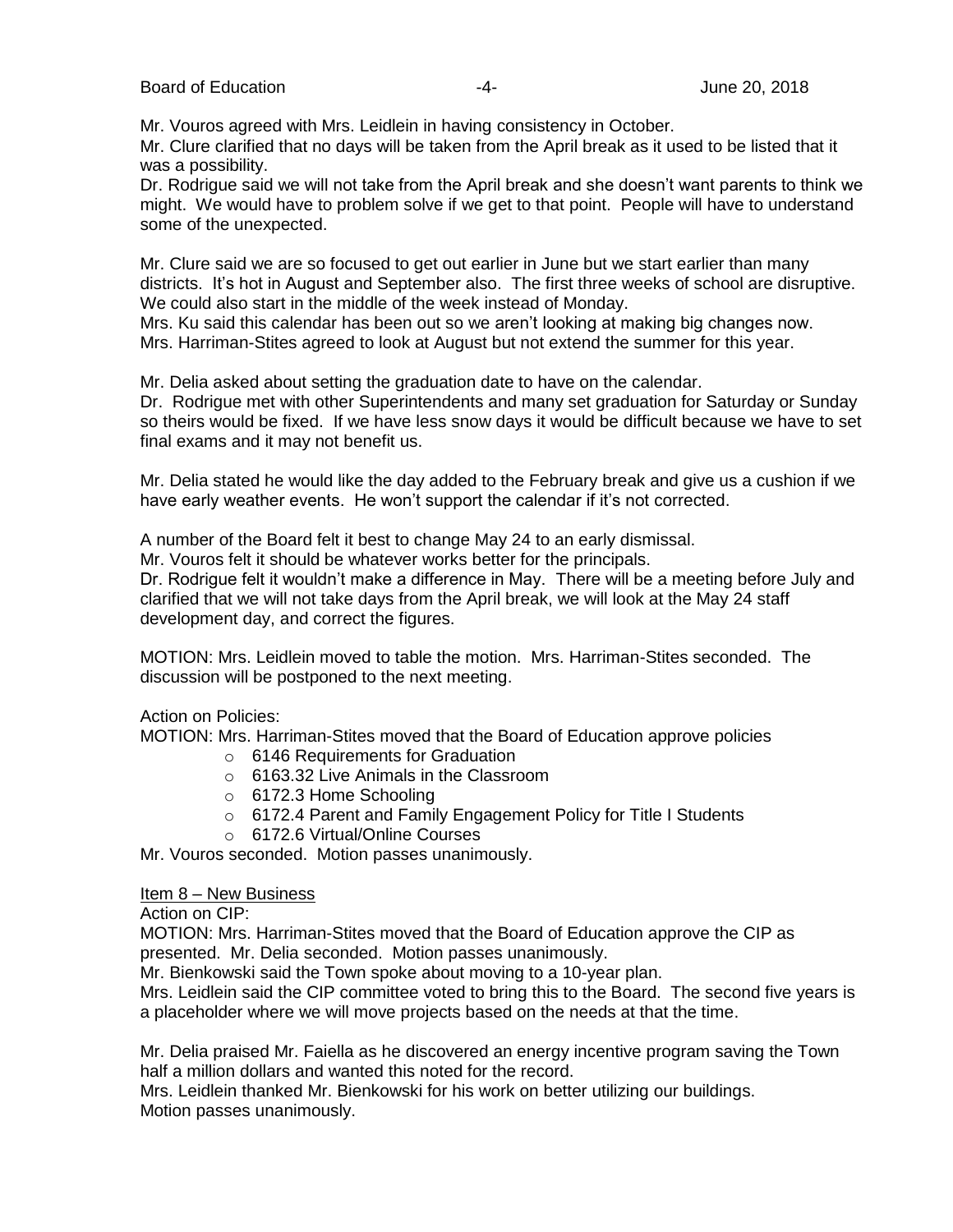Board of Education **Contract Contract Contract Contract Contract Contract Contract Contract Contract Contract Contract Contract Contract Contract Contract Contract Contract Contract Contract Contract Contract Contract Cont** 

First Read of Policies 5142 Student Safety, 6114.3 Bomb Threats and Explosive Devices and 6114.7 School Security and Safety:

Mrs. Harriman-Stites said these policies speak to our strategy about student safety and also school safety and security around instruction. It was important to bring all three together.

Mr. Clure asked that regarding a bomb threat and explosive devices as verbal and non-verbal threats would it also cover social media.

Mrs. Harriman-Stites said it covers everything other than a phone call.

Mr. Delia asked how the data would be collected and analyzed.

Dr. Rodrigue stated this was first utilized in Panorama SEL data. There are many types of data to be collected.

Mrs. Harriman-Stites said the policy is more broad and there was a regulation she would look into.

Minutes of June 5 2018:

MOTION: Mrs. Harriman-Stites moved that the Board of Education approve the minutes of June 5, 2018. Vote: 4 ayes, 2 abstained (Mrs. Leidlein, Mr. Clure) Motion passes.

#### Item 9 – Public Participation

MOTION: Mrs. Harriman-Stites moved to adjourn. Mr. Vouros seconded. Motion passes unanimously.

Item 10 – Adjournment The meeting adjourned at 9:35 p.m.

Respectfully submitted:

 Daniel J. Cruson, Jr. **Secretary** 

\_\_\_\_\_\_\_\_\_\_\_\_\_\_\_\_\_\_\_\_\_\_\_\_\_\_\_\_\_\_\_\_\_\_\_\_\_\_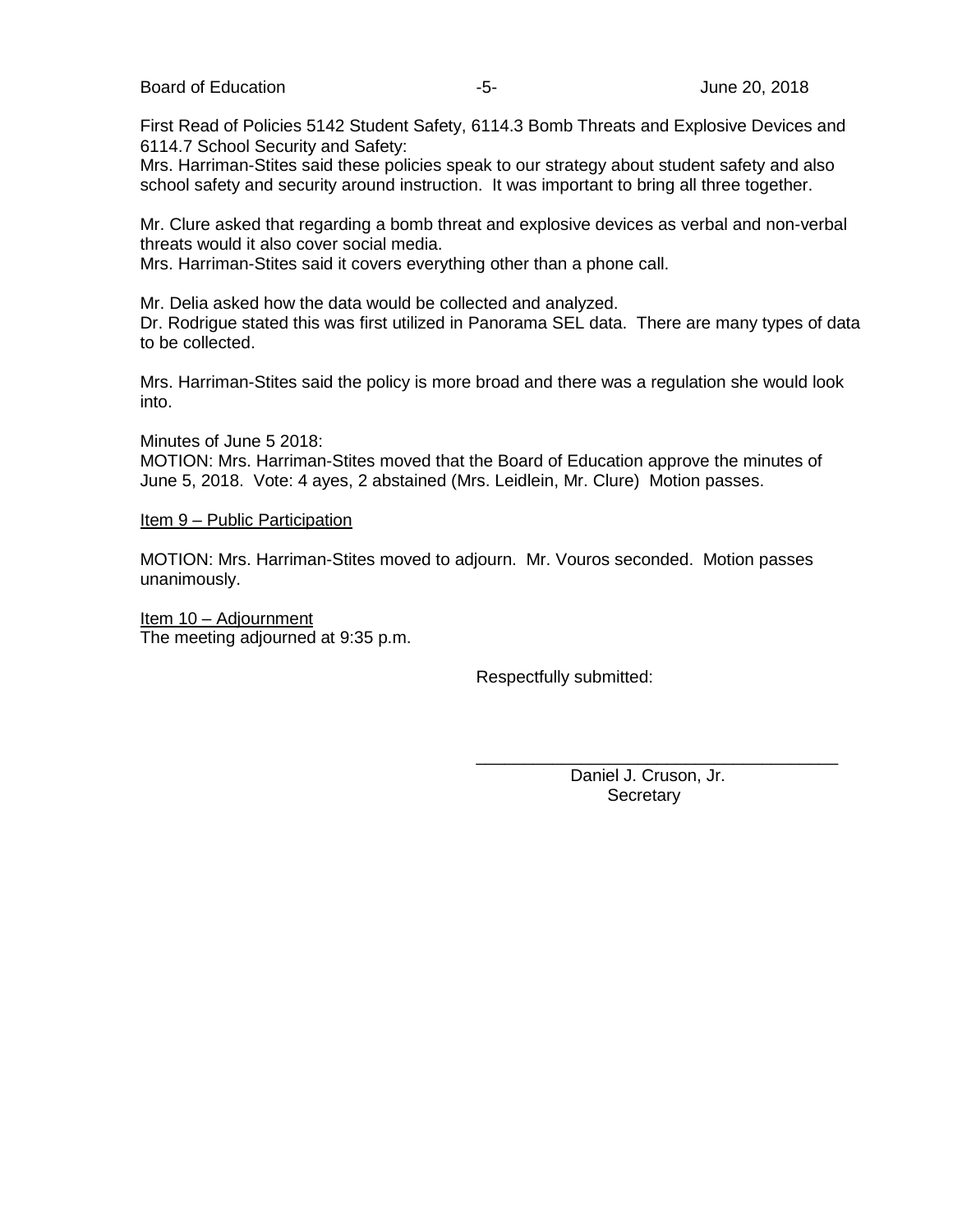# Correspondence Report  $6/5/2018 - 6/19/2018$

| <b>Date</b> | <b>Name</b>               | Subject                    |
|-------------|---------------------------|----------------------------|
| 6/6/18      | Kiley Morrison Gottschalk | Calendar                   |
| 6/7/18      | Jennifer Strychalsky      | <b>Behavior Therapists</b> |
| 6/8/18      | Kiley Morrison Gottschalk | Calendar                   |
|             |                           |                            |
|             |                           |                            |
|             |                           |                            |
|             |                           |                            |
|             |                           |                            |
|             |                           |                            |
|             |                           |                            |
|             |                           |                            |
|             |                           |                            |
|             |                           |                            |
|             |                           |                            |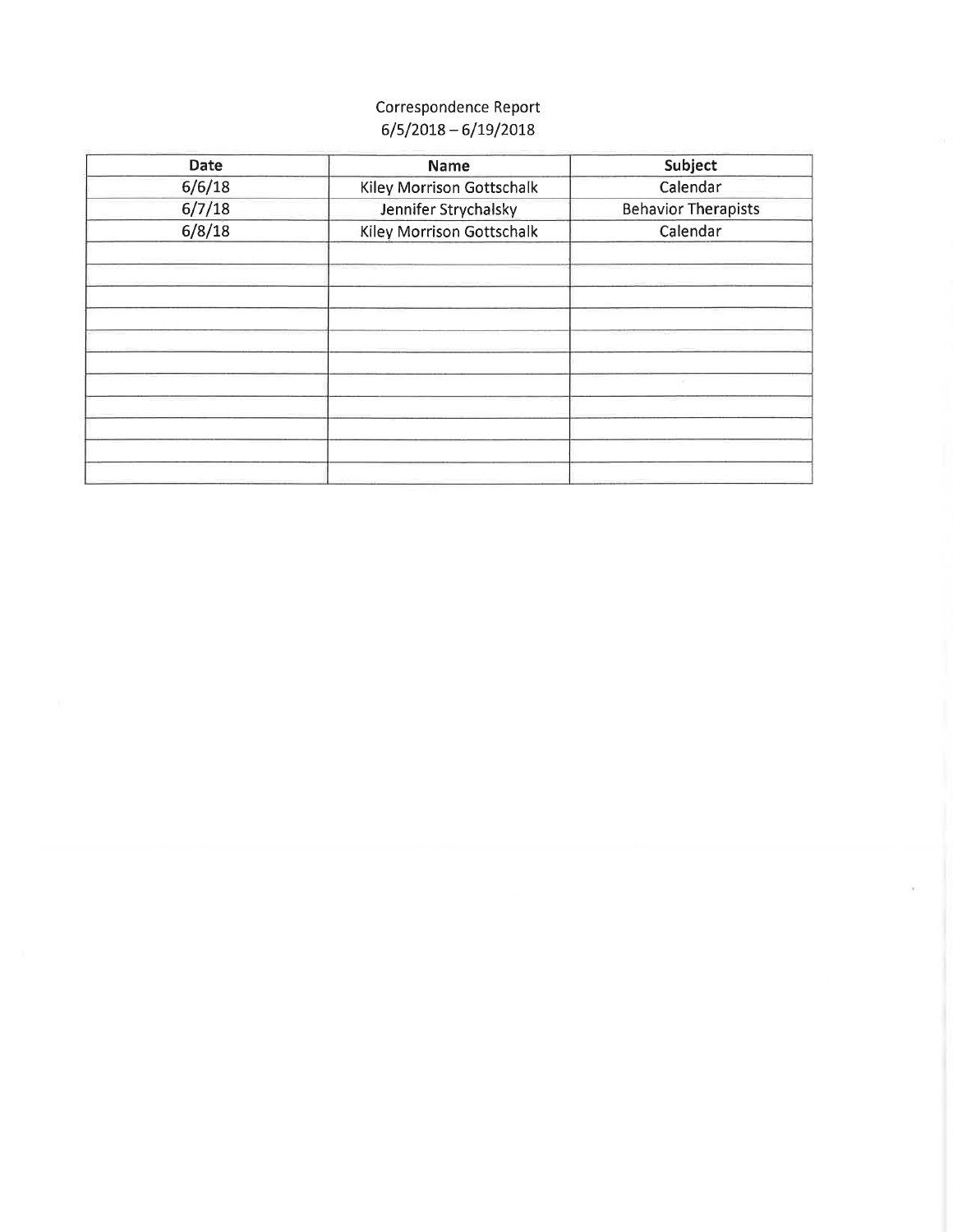# DRG B<br>Student and Faculty Attendance Days

|                   | <b>Student Days</b> | <b>Faculty Days</b> |
|-------------------|---------------------|---------------------|
| Avon              | 180                 | 186                 |
| <b>Brookfield</b> | 182                 | 187                 |
| Cheshire          | 180                 | 186                 |
| Fairfield         | 182                 | 187                 |
| Farmington        | 180                 | 183.5               |
| Glastonbury       | 180                 | 184                 |
| Granby            | 180                 | 186                 |
| Greenwich         | 180                 | 187                 |
| Guilford          | 180                 | 185                 |
| Madison           | 180                 | 188                 |
| Monroe            | 181                 | 187                 |
| New Fairfield     | 180                 | 186                 |
| <b>Newtown</b>    | 183                 | 187                 |
| Orange            | 181                 | 186                 |
| Simsbury          | 180                 | 185                 |
| South Windsor     | 182                 | 186                 |
| Trumbull          | 181                 | 186                 |
| West Hartford     | 182                 | 185                 |
| Woodbridge        | 181                 | 187                 |
| Region 5          | 181                 | 185                 |
| Region 15         | 180                 | 187                 |

 $\tilde{\mathcal{A}}$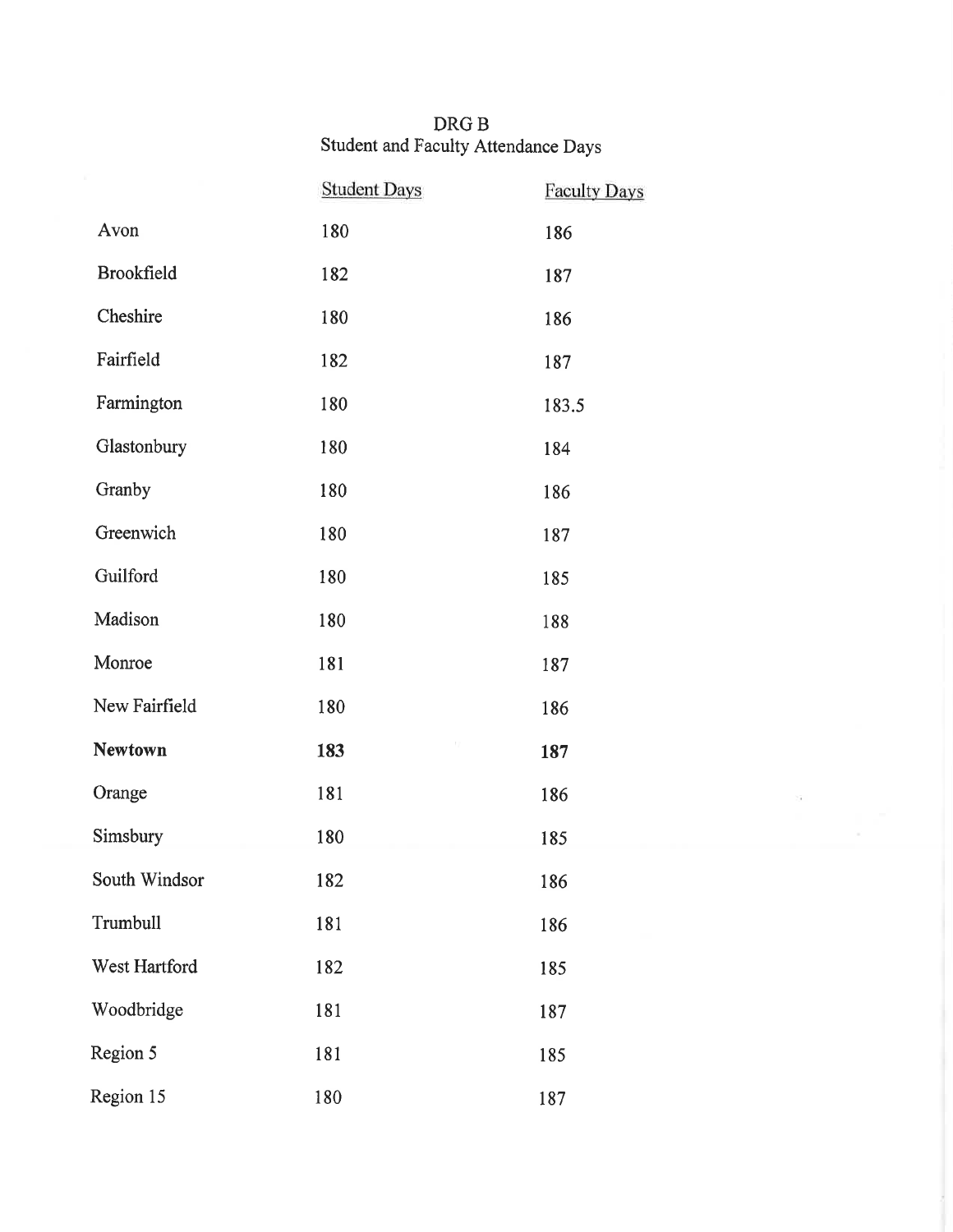# 2017-2018 Cancellations - 15

| Oct. 30 | rain/roads closed |
|---------|-------------------|
| Jan. 4  | snow              |
| Jan. 5  | snow              |
| Jan. 17 | snow              |
| Feb. 7  | snow              |
| Mar. 2  | rain/snow         |
| Mar. 7  | snow              |
| Mar. 8  | snow              |
| Mar. 9  | snow              |
| Mar. 13 | snow              |
| Apr. 2  | snow              |
| May 16  | tornado           |
| May 17  | tornado           |
| May 18  | tornado           |
| May 21  | tornado           |

Jan.  $2$ HOM only – frozen pipes

| $2016 - 2017$ Cancellations - 5 |      |
|---------------------------------|------|
| Jan. 24                         | snow |
| Feb. 9                          | snow |
| <b>Mar.</b> 10                  | snow |
| Mar. 14                         | snow |
| Mar. 15                         | snow |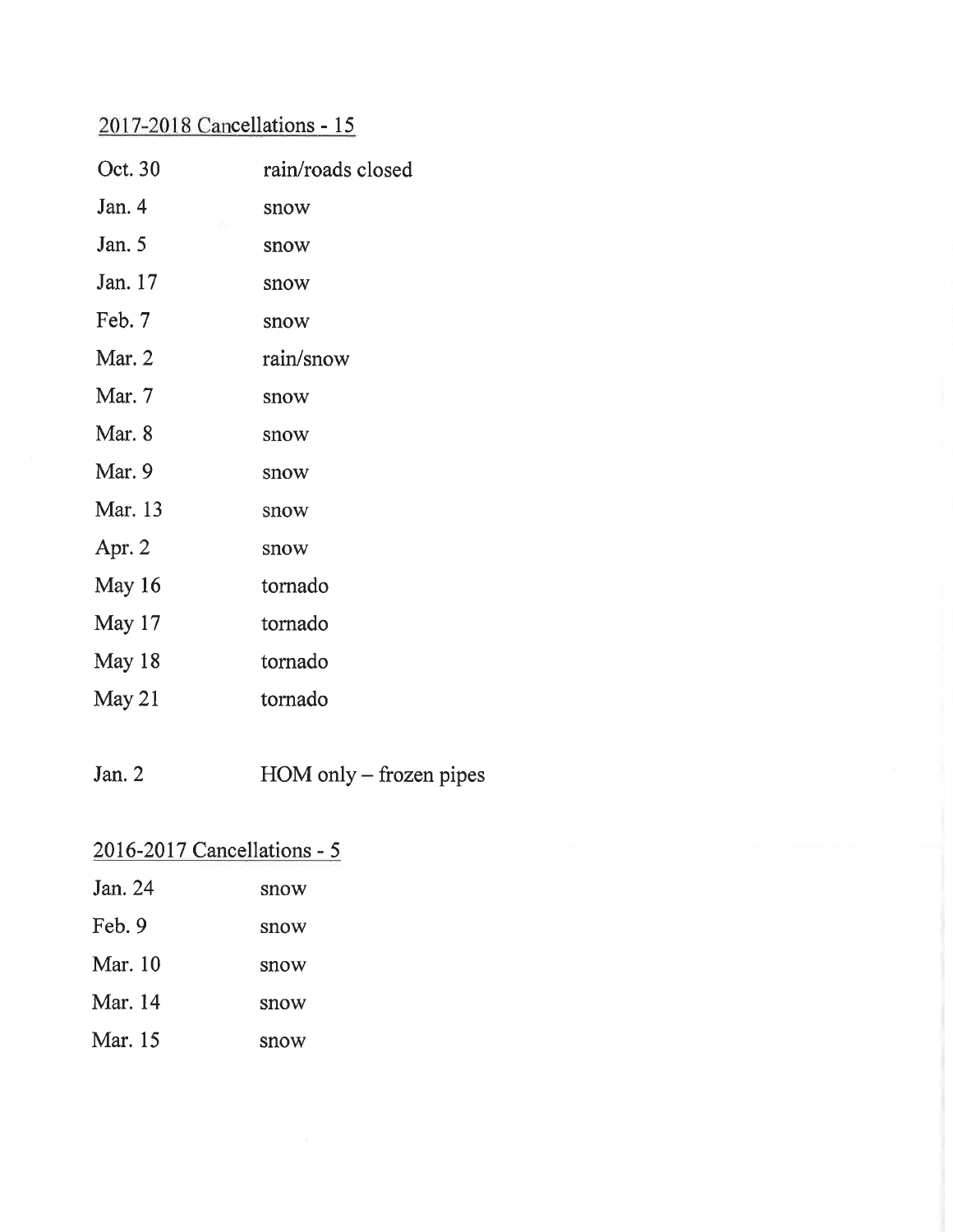# 2015-2016 Cancellations - 2

- Feb.  $5$ snow
- Feb. 25 thunderstorm - power failures and road issues

# 2014-2015 Cancellations - 6

| Nov. 26 | snow     |
|---------|----------|
| Jan. 9  | snow     |
| Jan. 27 | blizzard |
| Feb. 2  | snow     |
| Feb. 9  | snow     |
| Mar. 5  | snow     |

# 2013-2014 Cancellations - 7

| Dec. 10  | snow |
|----------|------|
| Dec. 17  | snow |
| Jan. $3$ | snow |
| Feb. 3   | snow |
| Feb. 5   | snow |
| Feb. 13  | snow |
| Feb. 15  | snow |

# 2012-2013 Cancellations - 10

| Oct. 29  | hurricane | Jan. 16 | snow       |
|----------|-----------|---------|------------|
| Oct. 30  | hurricane | Jan. 31 | trees down |
| Oct. 31  | hurricane | Feb. 8  | blizzard   |
| Nov. $1$ | hurricane | Feb. 11 | blizzard   |
| Nov. $2$ | hurricane | Mar. 8  | snow       |